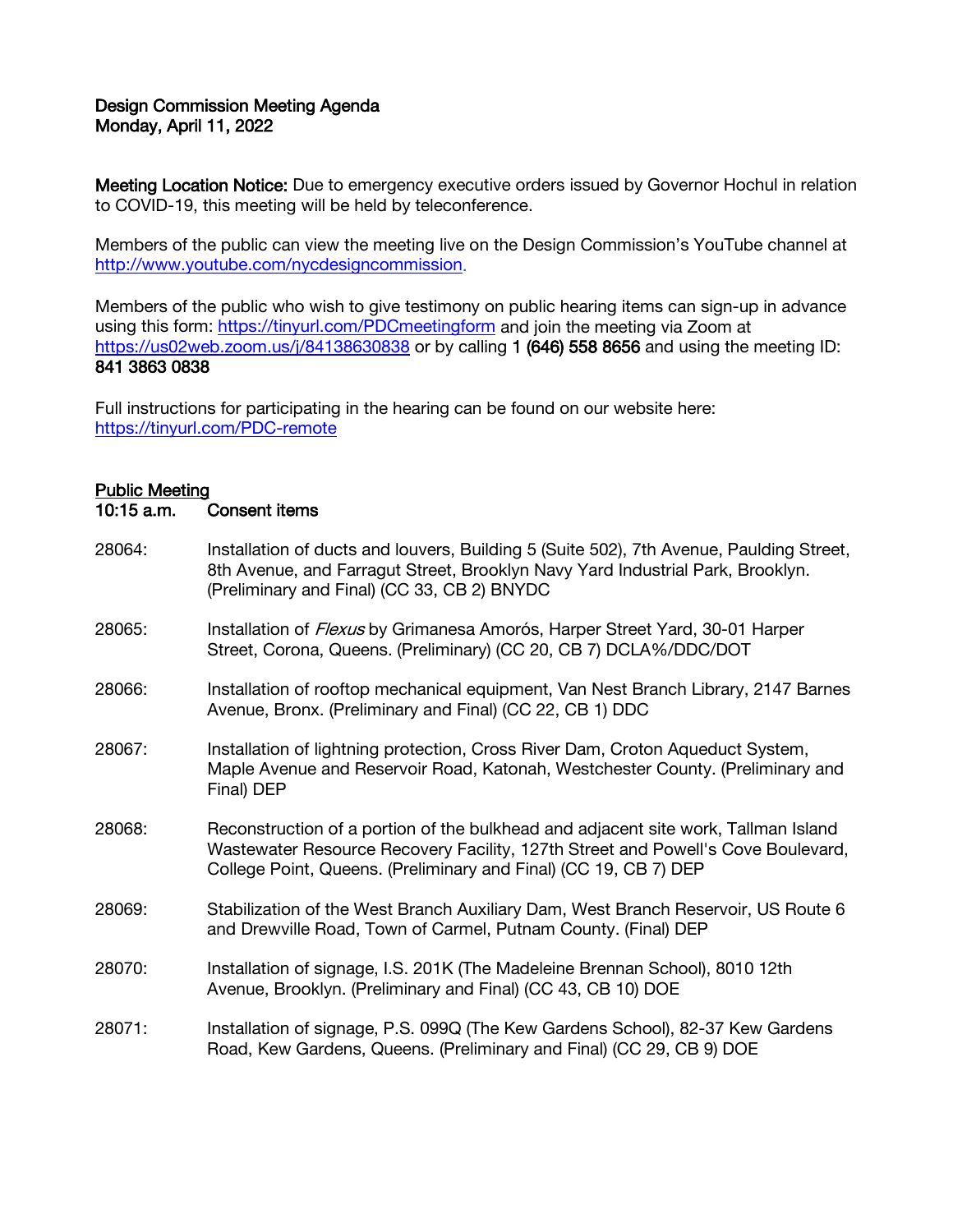28072: Installation of signage, P.S. 250K (George H. Lindsay - The Williamsburg Magnet School for Communications and Multimedia Arts), 108 Montrose Avenue, Brooklyn. (Preliminary and Final) (CC 34, CB 1) DOE 28073: Installation of signage, P.S. 272K (The Curtis Estabrook School), 101-24 Seaview Avenue, Brooklyn. (Preliminary and Final) (CC 46, CB 18) DOE 28074: Construction of a fence and planted areas, Palace Hall, 770 McDonald Avenue, between Ditmas Avenue and Avenue F, Brooklyn. (Preliminary and Final) (CC 39, CB 12) DOT 28075: Construction of planted areas and an entry canopy, 109-117 East 79th Street, Manhattan. (Preliminary and Final) (CC 4, CB 8) DOT 28076: Installation of pipe bollards, Shore Parkway at 24th Avenue, Brooklyn. (Preliminary and Final) (CC 43, CB 11) DOT 28077: Reconstruction of Police Officer Jeff B. Herman Ballfield, McDonald Playground, McDonald Avenue, Avenue S, East 1st Street, and Avenue T, Brooklyn. (Preliminary) (CC 47, CB 15) DPR 28078: Installation of rooftop photovoltaic panels, Five Borough Automotive Repair Facility (5Boro), 20 Bronx Shore Road, Randall's Island, Manhattan. (Preliminary and Final) (CC 8, CB 11) DPR 28079: Reconstruction of Cuyler Gore Park, Green Avenue, Carlton Street, and Fulton Street, Brooklyn. (Final) (CC 35, CB 2) DPR 28080: Reconstruction of Dongan Playground, adjacent to P.S. 52, Dongan Hills Avenue, Mason Avenue, and Buel Avenue, Staten Island. (Final) (CC 50, CB 2) DPR 28081: Reconstruction of the Kinderberg, restoration of the Chess and Checkers House, and adjacent site work, East 65th Street transverse road between Center Drive and East Drive, Central Park, Manhattan. (Final) (CC 6, CB 5, 7, 8, 10 & 11) DPR/CPC 28082: Installation of rooftop photovoltaic panels, Brownsville Recreation Center, 1555 Linden Boulevard, Brooklyn. (Preliminary and Final) (CC 42, CB 16) DPR/DCAS 28083: Construction of flood protection measures as part of the South Battery Park City Resiliency master plan, Battery Place between 1st Place and Little West Street, Pier A Plaza, and The Battery, Manhattan. (Final) (CC 1, CB 1) DPR/EDC/DOT/BPCA 28084: Relocation of the Peter Caesar Alberti Memorial (1958/1985) by unknown, 75 feet northeast within the Battery perimeter, as part of the South Battery Park City Resiliency master plan, The Battery, Battery Place between Washington Street and Little West 12th Street, Manhattan. (Preliminary) (CC 1, CB 1) DPR/BPCA 28085: Rehabilitation of Queens District 8, 10 and 12 Garage and construction of a prefabricated swing space, 130-23 150th Avenue, South Ozone Park, Queens. (Preliminary and Final) (CC 28, CB 10) DSNY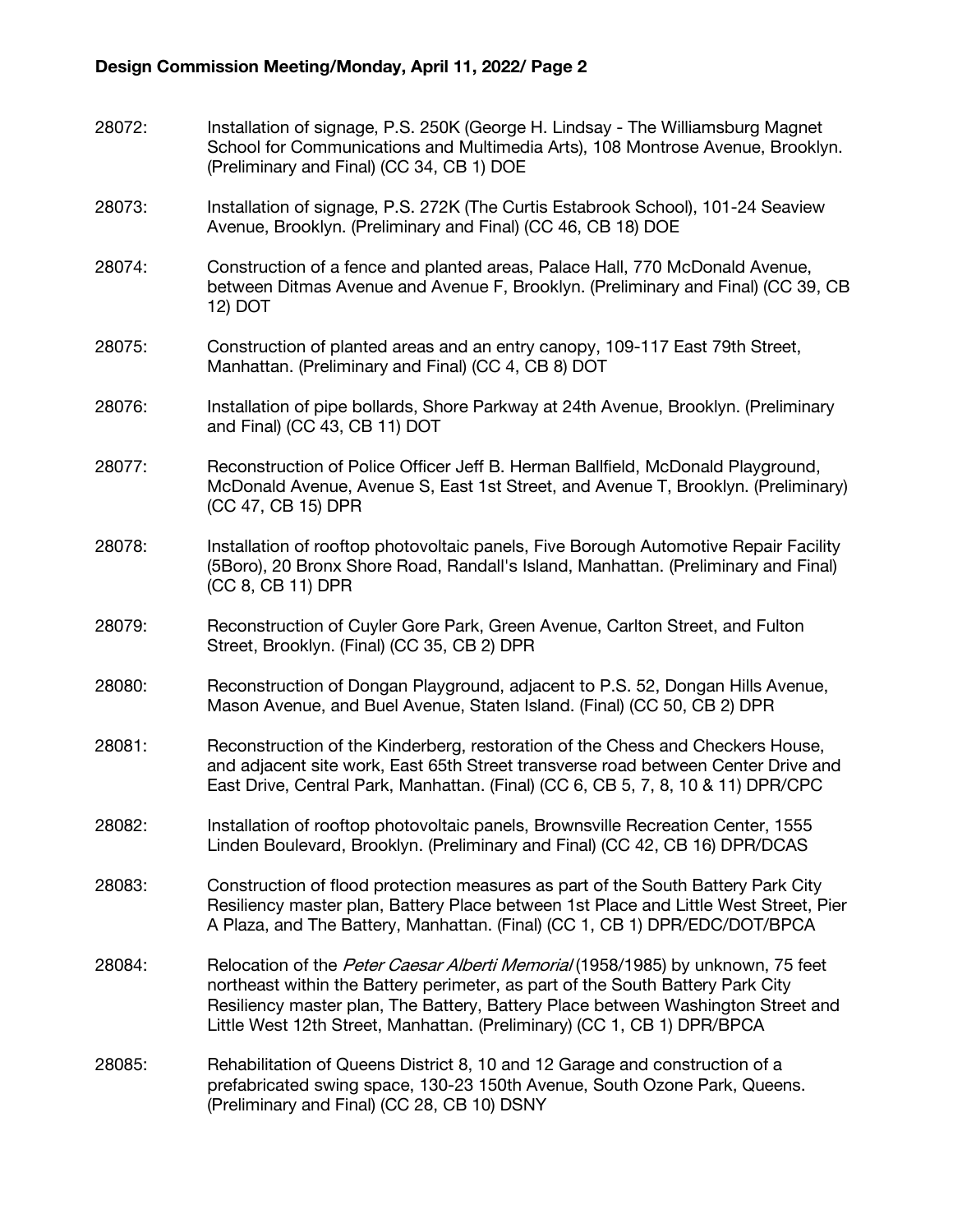## Design Commission Meeting/Monday, April 11, 2022/ Page 3

- 28086: Construction of open space improvements, MetroTech Center, Myrtle Avenue Promenade and MetroTech Commons between Jay Street and Flatbush Avenue, Brooklyn. (Preliminary and Final) (CC 33, CB 2) EDC
- 28087: Installation of louvers and rooftop mechanical equipment (Nike), 625 Atlantic Avenue, Brooklyn. (Preliminary and Final) (CC 35, CB 2) EDC
- 28088: Installation of rooftop mechanical equipment (Stop & Shop), 625 Atlantic Avenue, Brooklyn. (Preliminary and Final) (CC 35, CB 2) EDC
- 28089: Construction of a mixed-use development, including a hotel tower and residential tower, 495 11th Avenue, 11th Avenue between 39th Street and 40th Street, Manhattan. (Final) (CC 3, CB 4) EDC
- 28090: Construction of Buildings 2A and 2B and a central plaza as Phase II of the construction of four mixed-use residential towers, a light manufacturing facility, a central plaza open space, and adjacent site work (The Peninsula), Tiffany Street, Spofford Avenue, and Manida Street, Bronx. (Final) (CC 17, CB 2) EDC
- 28091: Installation of rooftop mechanical equipment, One Police Plaza, Park Row and Pearl Street, Manhattan. (Preliminary and Final) (CC 1, CB 1) NYPD

## Public Hearing

10:20 a.m.

28092: Installation of a temporary mural, *After the Fire* by Nanibah Chacon, Tatyana Fazlalizadeh, and Layqa Nuna Yawar, MoMA PS1, 46-01 21st Street, Long Island City, Queens. (Preliminary) (CC 26, CB 2) DCLA

[https://www1.nyc.gov/assets/designcommission/downloads/pdf/04-11-2022-pres-DCLA-p-PS1](https://www1.nyc.gov/assets/designcommission/downloads/pdf/04-11-2022-pres-DCLA-p-PS1-mural.pdf) [mural.pdf](https://www1.nyc.gov/assets/designcommission/downloads/pdf/04-11-2022-pres-DCLA-p-PS1-mural.pdf)

10:45 a.m.

- 28093: Removal of *Immigration on the Lower East Side of New York* (1989) by Richard Haas, Manhattan Detention Complex, 125 White Street, Baxter Street façade, Manhattan. (Preliminary) (CC 1, CB 1) DCLA%/DDC/DOC
- 28094: Removal of *Upright* (1992) by Kit-Yin Snyder, Manhattan Detention Complex, White Street between Baxter Street and Centre Street, 125 White Street, Manhattan. (Preliminary) (CC 1, CB 1) DCLA%/DDC/DOC

[https://www1.nyc.gov/assets/designcommission/downloads/pdf/04-11-2022-pres-DDC-pf-BBJ-](https://gcc02.safelinks.protection.outlook.com/?url=https%3A%2F%2Fwww1.nyc.gov%2Fassets%2Fdesigncommission%2Fdownloads%2Fpdf%2F04-11-2022-pres-DDC-pf-BBJ-MN-artwork.pdf&data=04%7C01%7CGHan%40cityhall.nyc.gov%7C48590d3b6bb64c05d30708da1711d41e%7C35c828166c56443bbaf68312163cadc1%7C0%7C0%7C637847662591156813%7CUnknown%7CTWFpbGZsb3d8eyJWIjoiMC4wLjAwMDAiLCJQIjoiV2luMzIiLCJBTiI6Ik1haWwiLCJXVCI6Mn0%3D%7C3000&sdata=wIdpIqrZlNX3QhOTwP6Vm3JBcmxcsDXabIKe7ZmjCIE%3D&reserved=0)[MN-artwork.pdf](https://gcc02.safelinks.protection.outlook.com/?url=https%3A%2F%2Fwww1.nyc.gov%2Fassets%2Fdesigncommission%2Fdownloads%2Fpdf%2F04-11-2022-pres-DDC-pf-BBJ-MN-artwork.pdf&data=04%7C01%7CGHan%40cityhall.nyc.gov%7C48590d3b6bb64c05d30708da1711d41e%7C35c828166c56443bbaf68312163cadc1%7C0%7C0%7C637847662591156813%7CUnknown%7CTWFpbGZsb3d8eyJWIjoiMC4wLjAwMDAiLCJQIjoiV2luMzIiLCJBTiI6Ik1haWwiLCJXVCI6Mn0%3D%7C3000&sdata=wIdpIqrZlNX3QhOTwP6Vm3JBcmxcsDXabIKe7ZmjCIE%3D&reserved=0)

28095: Installation of an interim sally port and bail payment center, Manhattan Detention Complex, 100 Centre Street, Manhattan. (Preliminary and Final) (CC 1, CB 1) DCLA%/DDC/DOC

[https://www1.nyc.gov/assets/designcommission/downloads/pdf/04-11-2022-pres-DDC-pf-BBJ-](https://www1.nyc.gov/assets/designcommission/downloads/pdf/04-11-2022-pres-DDC-pf-BBJ-MN-sallyport.pdf)[MN sallyport.pdf](https://www1.nyc.gov/assets/designcommission/downloads/pdf/04-11-2022-pres-DDC-pf-BBJ-MN-sallyport.pdf)